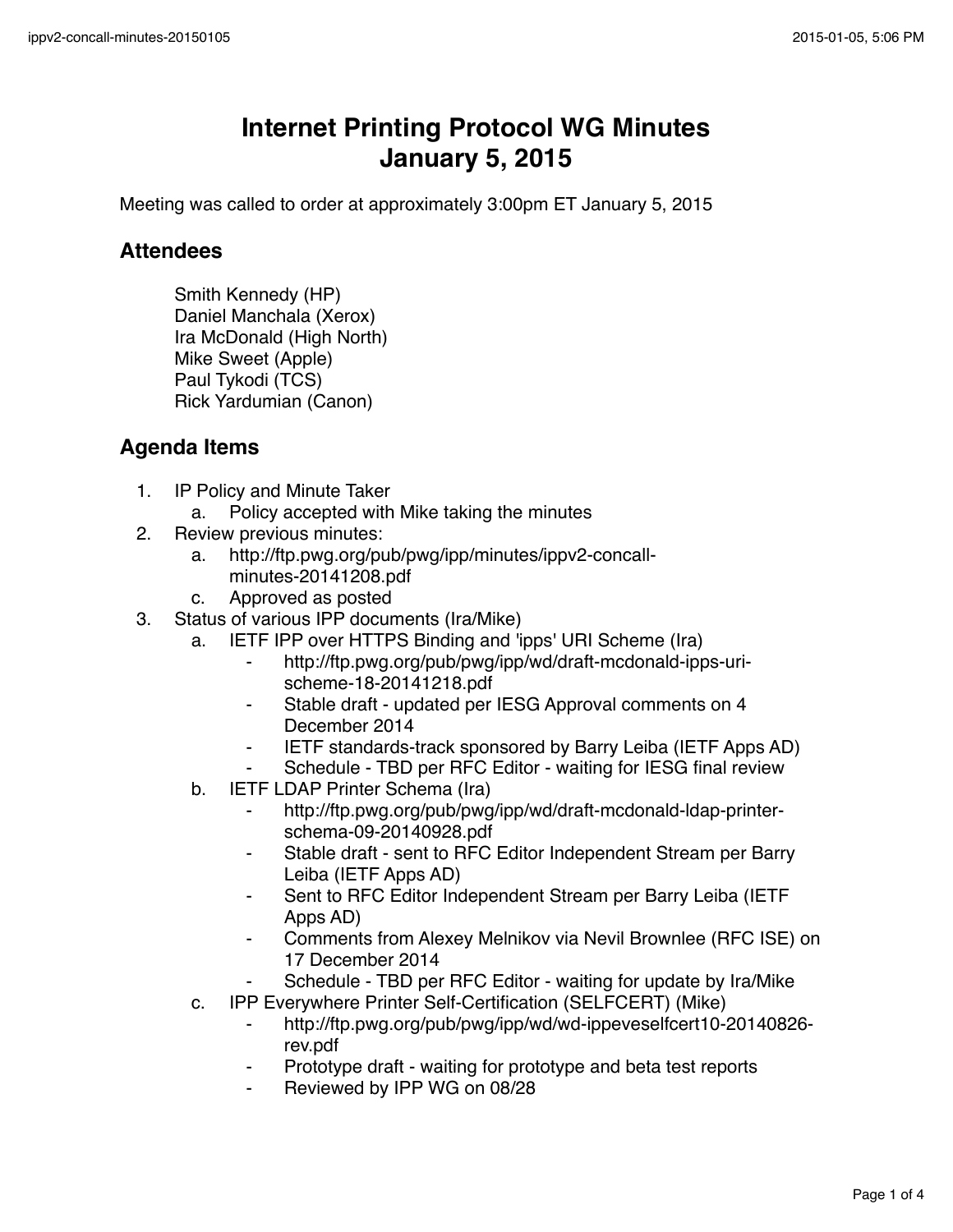- ⁃ Beta tools released on 08/28 (OS X/Linux) and 09/02 (Windows)
- Schedule PWG Last Call Q1 2015
- d. IPP Shared Infrastructure Extensions (INFRA) (Mike)
	- http://ftp.pwg.org/pub/pwg/ipp/wd/wd-ippinfra10-20141118-rev.pdf
	- ⁃ Stable draft prototype report at PWG F2F in November
	- ⁃ IPP WG last call ended on 12/05
	- ⁃ Schedule Mike to post PWG Last Call to span February 2015 F2F
- 4. Review of IPP Finishings/2.0 (Mike)
	- a. http://ftp.pwg.org/pub/pwg/ipp/wd/wd-ippfinishings20-20141219-rev.pdf
	- b. Stable draft prototype report on 06/19
	- c. PWG Formal Vote ended on 12/19
	- d. Schedule review on 01/05 for publication as Candidate Standard
	- e. Q: Why the reverse-DNS keywords ("com.xerox-foo") for finishingtemplate? Why not just "vendor-foo"?
		- A: For consistency with many standards bodies. But this is just a recommendation and any keyword can be registered.
		- ⁃ 5.2.1, line 653: Move localization sentence to front of paragraph, and then provide recommendation on keyword values. Also talk about registering keywords
	- f. 6.10:
		- Last paragraph, make it clear that finishings-col-default's value is 'no-value'.
	- g. Global: "reported" -> "returned"
	- h. Action: Mike to update IPP Finishings 2.0 and post final candidate standard
- 5. Review of IPP WG Charter (Ira)
	- a. http://ftp.pwg.org/pub/pwg/ipp/wd/wd-ipp-charter-20150104-rev.pdf
	- b. Initial draft updates for IPP/1.1, Transform, Resources, milestones
	- c. Schedule review on 01/05
	- d. Keep IETF IPP/1.1 as two RFCs: Encoding and Transport, Model and Semantics (rfc2910bis and rfc2911bis) with merged content from 3382
		- ⁃ Keep the single milestone for IPP11, but change description to be two documents
	- e. Potential new protocol binding of IPP over CBOR?
		- RFC 7049 (out of the IETF ACE WG which is doing IoT stuff)
		- Related to CoAP (RFC 7252)
	- f. INTEROP-4: fix spelling of implementations
	- g. Add INTEROP for Scan and Transform
	- h. SYSTEM-2: Q4 2015
	- i. IPPSTATE-2 and MFDALERTS-2: Q2/Q3
	- j. Be sure to include the closed action items below for the IPPSTATE and MFDALERTS updates
- 6. Review of IPP Implementor's Guide v2.0 (IG) (Smith)
	- a. http://ftp.pwg.org/pub/pwg/ipp/wd/wd-ig-20141113-rev.pdf
	- b. Prototype draft prototype report on 12/08
	- c. FILENAME is wrong should be "wd-ippig20-yyyymmdd..."
	- d. Reviewed by IPP WG on 12/08 stopped before section 9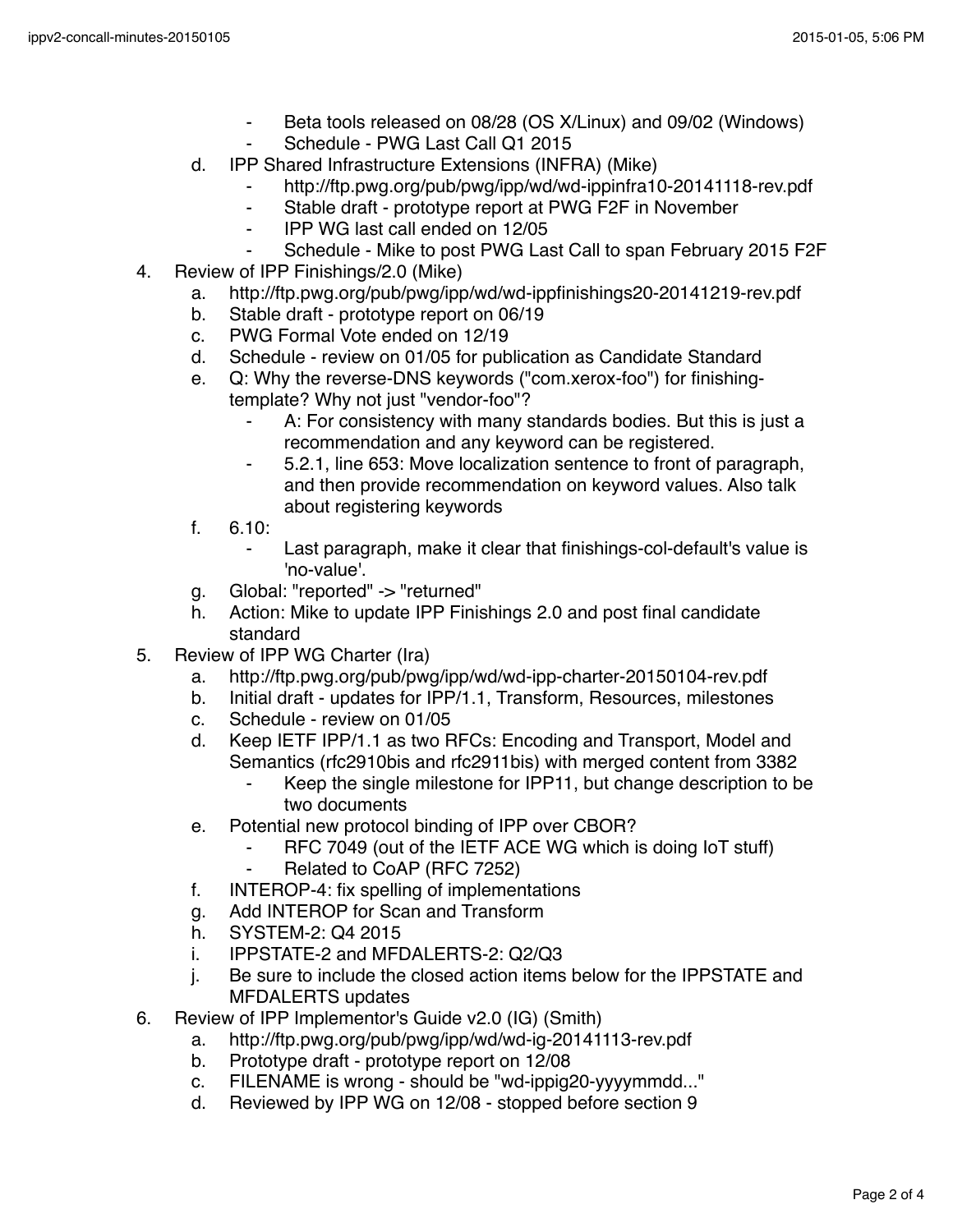- e. Section 9.x:
	- Use Server when talking about HTTP issues, Printer when talking about IPP issues
- f. Section 9.1, 9.2:
	- Maybe add pointers to major sections that address security issues/ fields/attributes/etc.
- g. Section 9.1.1:
	- ⁃ Put examples in list (a, b, c)
	- ⁃ "SHOULD send the HTTP/1.1 Expect:" for first sentence, reword rest accordingly
	- a. First HTTP request (singular) for a connection
	- ⁃ b. First IPP request for a connection
	- ⁃ c. Any request that contains potentially sensitive data
	- ⁃ "connection" instead of "session" (without quotes)
- h. Section 9.1.2:
	- Actually reference RFC 2817 and 2818 for HTTP Upgrade and HTTPS, respectively
	- ⁃ "Clients and Servers MAY be implemented ..."
	- ⁃ "Clients and Servers SHOULD support TLS encryption via HTTP Upgrade [RFC2817] and/or HTTPS [RFC2818]."
- i. Section 9.1.3:
	- ⁃ Title: Using the IPP Validate-Job Operation
	- Drop first sentence
	- ⁃ Line 2024: "SHOULD use the Validate-Job IPP operation to test whether ..."
- j. Section 9.1.4:
	- ⁃ Title: Preferring the "ipps" URI Scheme
	- Drop colon when talking about URI scheme (scheme doesn't contain the colon)
	- Line 2028: "favor" -> "prefer" or "use"
	- Drop everything after the first sentence.
- k. Section 9.1.5:
	- Drop
	- ⁃ Smith will possibly post a white paper on document encryption and exposing encryption of document data at rest...
- l. Section 9.2.1:
	- a Printer MUST support the expect header (required for HTTP/1.1), reference RFC 7230
- m. Section 9.2.2:
	- Line 2044: "Client" instead of "client"
- n. Section 9.2.3:
	- ⁃ RFC-IPPS instead of RFC-TBD
	- Drop second sentence and second paragraph.
	- Have clients that probe an IP address try IPPS first, then do IPP if IPPS fails.
- o. Section 9.2.4:
	- Drop it